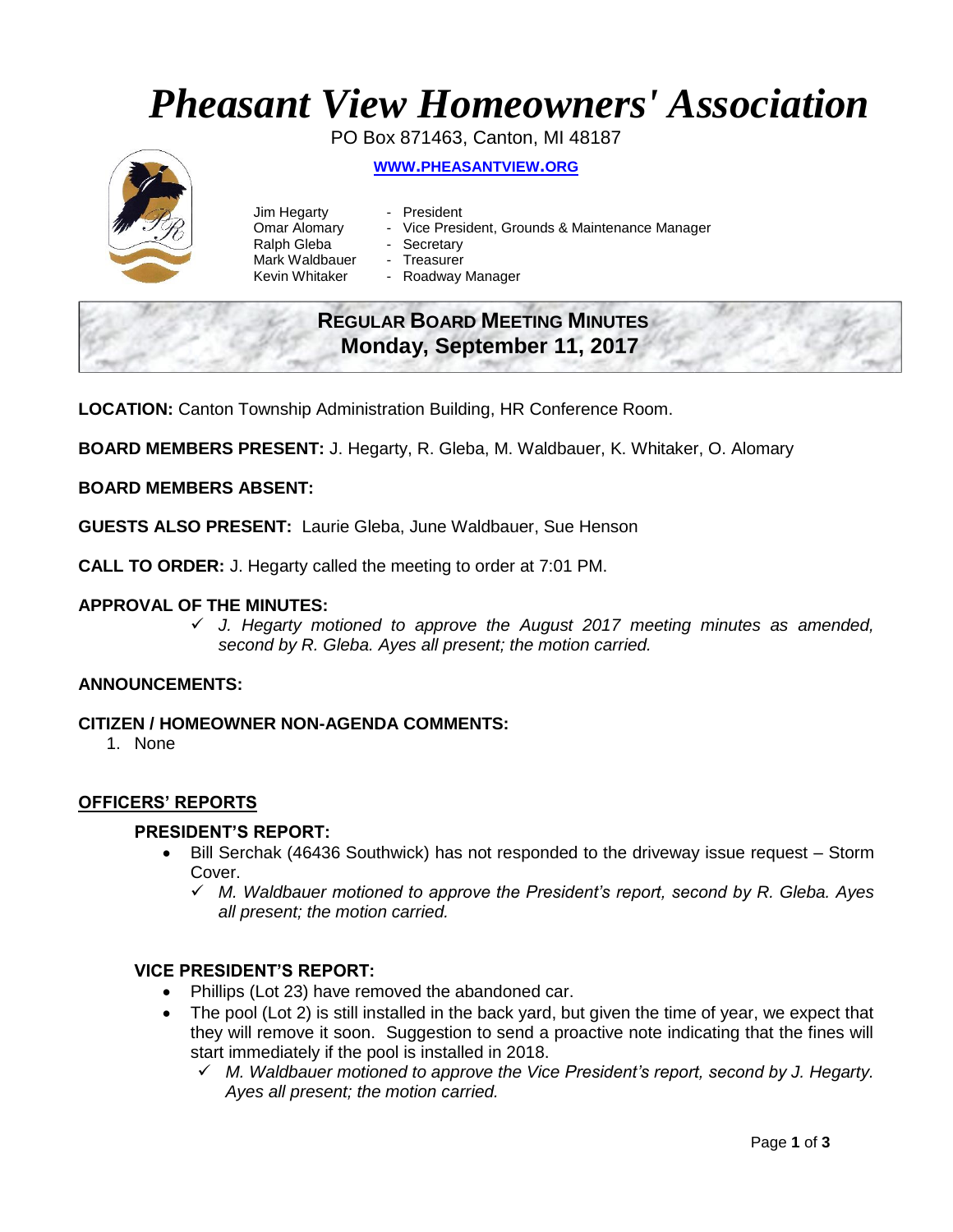### **SECRETARY'S REPORT:**

• No report

#### **TREASURER'S REPORT:**

- DTE has send a letter to Maurice Peete, but no one knows this person.
- ADAC: Onyx report shows fees belonging to ADAC which is part of the collection process. PVHA only collects actual assessments, late fees, and interest.
- INSURANCE: Workers' Compensation coverage is now in place with the Accient Fund Ins. Co. of America, Lansing MI. We have the same level of coverage but with the change of classification for one of our vendors, we have a lower rate - \$646.60. Waldbauer expects to see the same total cost for Workers' Comp (\$275.00) after the audit next August.
	- ✓ *R. Gleba motioned to approve the Treasurer's report, second by K. Whitaker. Ayes all present; the motion carried.*

#### **DIRECTOR and COMMITTEE REPORTS**

#### **ROADWAY MANAGER'S REPORT**:

- Construction work is around the sub, but there are still some complaints with broken irrigations systems and broken tree branches.
- Lot 100: Manhole access cover issue (water supply), the homeowner has installed a completely new driveway.
- Independent Lawn Service: We received the invoice for the 2017-2018 snowplowing service (~1% increase from 2016-2017 fees).
	- ✓ *M. Waldbauer motioned to approve spending \$6566 for the 2017-2018 snowplowing service, second by J. Hegarty. Ayes all present; the motion carried. \$6566*

#### **ARCHITECTURAL REVIEW COMMITTEE (ARC):**

- Lot 43 (Jiantie Zhen): replace grass with 3'-4' wide garden on the side of the house APPROVED
- Lot 52 (Donna Johnson): Repair of paver patio and new bush line APPROVED
- Lot 78 (Donald & Karen Watson): Trex deck replacement request IN PROCESS

#### **SUBDIVISION COMMUNICATION COORDINATOR'S REPORT:**

• Requesting communications for the following items: 1) Mailboxes, 2) Boulevard Trees and 3) Annual Meeting / Officers.

#### **ACTION ITEM REVIEW:**

#### **OLD BUSINESS:**

- Mailboxes: There have been ~93% approvals for the new mailbox plan! We plan to install the mailboxes in phases, but need to determine the number we would like installed in 2017. A deposit would have to be made to 'Mailboxes by Bob' by Sept 15, 2017. There was a fair amount of discussion on what to do with the few homeowners who have elected to vote "No" (do we install the mailboxes to maintain consistency?).
	- Next steps: Potential to install mailboxes on the southern portion (all YES votes, except for Lot 85 who abstains). The remainder of the sub will have their mailboxes installed in early 2018.